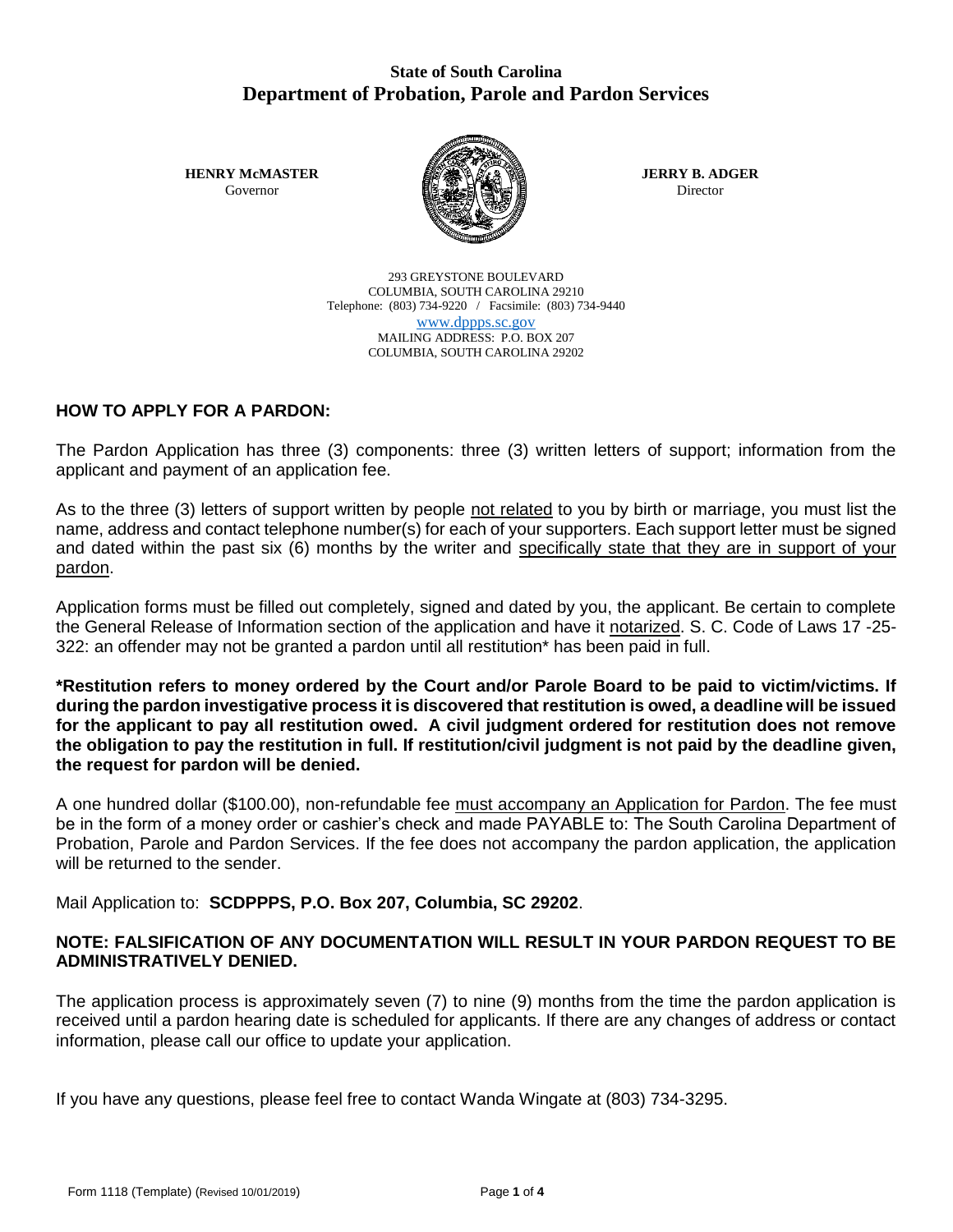## **PARDON FACT SHEET**

**Definition:** Pardon means that an individual is fully forgiven from all the legal consequences of his crime and of his conviction, direct and collateral, including the punishment, whether of imprisonment, pecuniary penalty or whatever else the law has provided. An arrest without a disposition cannot be pardoned.

**Guidelines for Determining Eligibility for Pardon:** The Board of Paroles and Pardons shall determine if the individual is eligible for a pardon after reviewing the pardon application based upon the following criteria:

Probationers: Probationers are eligible to be considered for a pardon any time after discharge from supervision, provided all restitution has been paid in full.

Parolees: Parolees are eligible to be considered for a pardon: 1) Any time after the successful completion of five years under supervision; 2) Any time after the date of discharge of successful completion of the maximum parole period, if less than five years. No person will be granted a pardon unless all restitution has been paid in full.

Persons Discharged from a Sentence: Any time after the date of discharge, provided all restitution has been paid in full.

Inmates with Terminal Illness: Any time after the inmate is afflicted with a terminal illness with a life expectancy of one year or less. The Board will decide, based upon the application and findings, whether or not the evidence comprises a terminal illness with a life expectancy of less than one year. Two separate doctors' statements documenting life expectancy must be attached to the application. All restitution must be paid in full.

Inmates: Any time prior to becoming parole eligible upon proof of the most extraordinary circumstances. The Board will decide based upon the application and findings whether or not the evidence comprises the most extraordinary circumstances. All restitution must be paid in full.

## **THE BOARD'S DECISION SHALL BE THE FINAL DETERMINATION OF PARDON ELIGIBILITY.**

**Order of Pardon**: An Order of Pardon shall be signed by at least two thirds of the members of the Board. Upon a favorable consideration by the Board, the Department of Probation, Parole and Pardon Services shall issue a Pardon Certificate. A pardon order obtained by fraud is void.

**Civil Rights Restored upon Pardon:** A pardon shall fully restore all civil rights lost as a result of a conviction, which shall include the right to: 1) Register to Vote; 2) Vote; 3) Serve on a jury; 4) Hold public office, except as provided in Section 16-13-210; 5) Testify without having the fact of the conviction introduced for impeachment purposes except to the extent provided by rule 609 of the South Carolina Rules of Evidence; 6) Not have testimony excluded in a legal proceeding if convicted of perjury; 7) Be licensed for any occupation requiring a license.

NOTE: It should be noted that an individual regains the rights to register to vote and to vote when the entire sentence has been satisfied. S.C Code '7-5-120 (B)(3) provides that a person is disqualified from being registered or voting if he is convicted of a felony or offenses against the election laws, unless the disqualification has been removed by service of the sentence, including probation and parole time unless sooner pardoned.

## **COMMONLY ASKED QUESTIONS:**

1) Does a pardon clear (expunge) my record?*No. When completing a job application, the conviction should be listed and then indicate that the conviction was pardoned. For expungement information, contact the Solicitor's Office in the county of your conviction.*

2) Does one need a pardon to register to vote or to vote*? No. Once the sentence is fully satisfied, you automatically regain your right to vote. You must re-register to vote.*

3) How long will the entire pardon process take? *The application process is lengthy since all the references and information must be verified. On average, it takes about seven (7) to nine (9) months from the time the pardon application is received until a pardon hearing date is scheduled. Cases are scheduled in the order in which they are received. If the person who is applying for a pardon has been laid off or faced with possible job termination pending the results of a pardon hearing, they must so indicate on the application under "Reason for Requesting Pardon," and attach statements concerning the circumstances.*

4) Does a pardon restore my right to own or purchase a firearm*? According to state law, a South Carolina pardon will allow a person to apply for ownership of a firearm in South Carolina. However, the effect of the South Carolina pardon on federal or other state law and regulations is entirely determined by that jurisdiction.*

5) Does a pardon clear me from registering as a sex offender? *No, a pardon will not relieve you of the requirements of continuing to register as a sex offender.*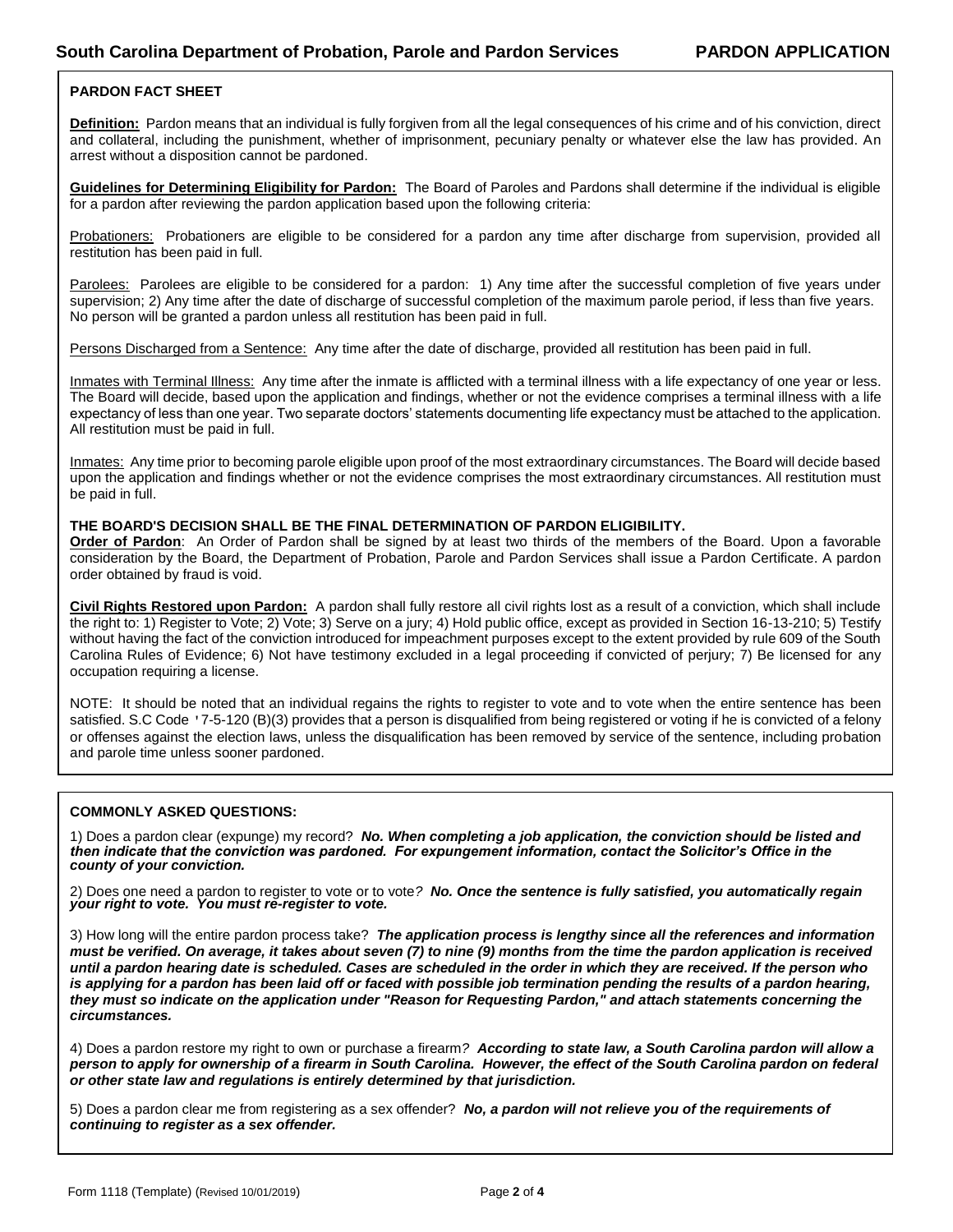# **South Carolina Department of Probation, Parole and Pardon Services PARDON APPLICATION**

*(NOTE: All information provided on application will be verified.)* 

| <b>Present Name</b>                                                           |                                                         |       |          |                                | Name Indicted Under (if different from Present Name) or Alias |                |           |
|-------------------------------------------------------------------------------|---------------------------------------------------------|-------|----------|--------------------------------|---------------------------------------------------------------|----------------|-----------|
| Social Security Number (XXX-XX-XXXX)                                          |                                                         |       |          | Date of Birth (MM-DD-YEAR)     |                                                               | Gender (check) |           |
|                                                                               |                                                         |       |          |                                |                                                               | Male           | or Female |
| <b>Email Address</b>                                                          |                                                         |       |          | Reason for Requesting a Pardon |                                                               |                |           |
| Phone Number                                                                  |                                                         |       |          |                                |                                                               |                |           |
| County of Residence                                                           | Driver's License Number and Issuing State<br>(optional) |       |          |                                |                                                               |                |           |
| Mailing Address (if different from Street Address), City, State, and Zip Code |                                                         |       |          |                                |                                                               |                |           |
| Street Address*                                                               |                                                         |       |          |                                |                                                               |                |           |
| City                                                                          |                                                         | State | Zip Code |                                |                                                               |                |           |

### **ADDRESSES FOR THE PAST FIVE YEARS\*** *(Please list previous address(es) if you have resided less than 5 years at the address above)*

| <b>STREET</b> | <b>CITY</b> | <b>STATE</b> | <b>ZIP CODE</b> |
|---------------|-------------|--------------|-----------------|
|               |             |              |                 |
|               |             |              |                 |
|               |             |              |                 |

#### **LIST ALL EMPLOYMENT FOR THE PAST FIVE YEARS** *(IF RETIRED, STUDENT, OR UNEMPLOYED, GIVE BEGINNING/ENDING DATES)*  Do not leave unexplained gaps. *(NOTE: If you do not wish employer to be notified, you must provide documentation of employment)*

| Company Name:  | Begin date & End date: | Phone number: |          |
|----------------|------------------------|---------------|----------|
| Address        | City                   | State         | Zip code |
| Company Name:  | Begin date & End date: | Phone number: |          |
| <b>Address</b> | City                   | State         | Zip code |
| Company Name:  | Begin date & End date: | Phone number: |          |
| Address        | City                   | State         | Zip code |
| Company Name:  | Begin date & End date: | Phone number: |          |
| Address        | City                   | State         | Zip code |
| Company Name:  | Begin date & End date: | Phone number: |          |
| <b>Address</b> | City                   | State         | Zip code |

## **LIST ALL SOUTH CAROLINA CONVICTIONS**

THE BOARD WILL ONLY CONSIDER DOCUMENTED CRIMINAL CONVICTIONS AS LISTED ON THE APPLICATION

| <b>CONVICTION</b> | <b>DATE</b> | <b>COUNTY OF CONVICTION</b> |
|-------------------|-------------|-----------------------------|
|                   |             |                             |
|                   |             |                             |
|                   |             |                             |
|                   |             |                             |
|                   |             |                             |
|                   |             |                             |
|                   |             |                             |